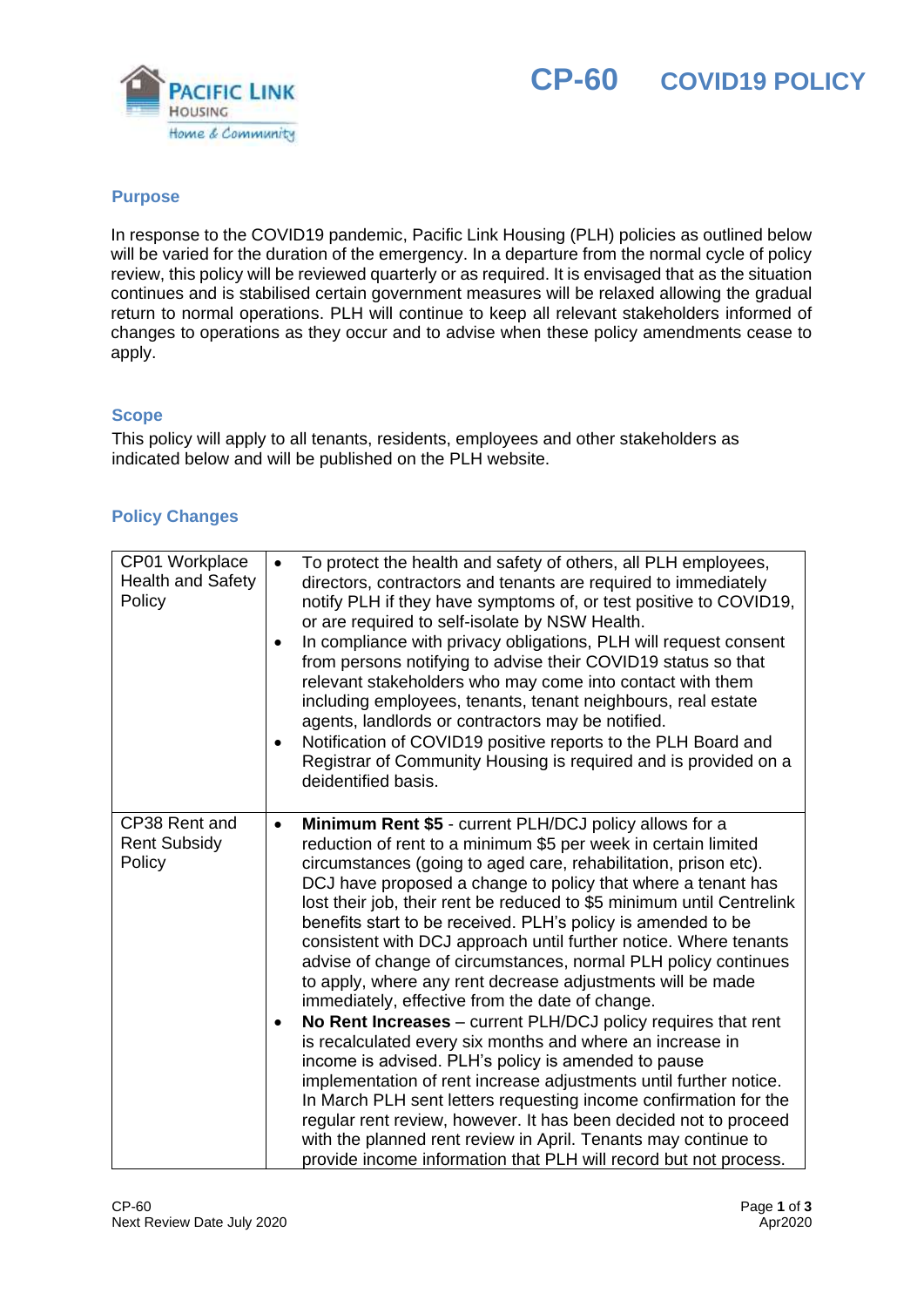



|                                                             | Government Stimulus payments - DCJ has confirmed that<br>COVID19 stimulus payments are not to be counted as income for<br>purpose of calculation of rent subsidy.                                                                                                                                                                                                                                                                                                                                                                                                                                                                                                                                                                                                                                                                                                                                                                                                                                                                                                                                                                                           |
|-------------------------------------------------------------|-------------------------------------------------------------------------------------------------------------------------------------------------------------------------------------------------------------------------------------------------------------------------------------------------------------------------------------------------------------------------------------------------------------------------------------------------------------------------------------------------------------------------------------------------------------------------------------------------------------------------------------------------------------------------------------------------------------------------------------------------------------------------------------------------------------------------------------------------------------------------------------------------------------------------------------------------------------------------------------------------------------------------------------------------------------------------------------------------------------------------------------------------------------|
| <b>CP40 Arrears</b><br>Policy                               | No Evictions for Rent Arrears - DCJ policy requires that no<br>evictions are to occur for rent arrears providing a tenant agrees<br>to a payment plan with a mandatory automatic payment of rent<br>via CentrePay. PLH's policy is amended to comply with DCJ<br>policy. Most PLH tenants who are receiving government benefits<br>will not experience any loss of income and are being reminded of<br>the importance of continuing to pay their rent and secure their<br>tenancy. Tenants are advised to contact PLH to discuss payment<br>plans should they be experiencing hardship.<br>PLH will continue to adhere to normal Arrears policy in the issue<br>$\bullet$<br>of a Notice of Termination and seeking Specific Performance<br>Orders through NCAT for rent arrears / non rent arrears.<br>NCAT appearances will be conducted via phone or online as<br>$\bullet$<br>specified by the tribunal.<br>PLH policy in relation to non-rent related tenancy matters (such<br>as property care) has not changed and where there are tenancy<br>breaches or anti-social behaviour, we will take appropriate<br>actions, which may include termination. |
| CP41 Housing<br><b>Transfer Policy</b>                      | During the COVID19 period, PLH will only process transfer requests<br>that are required due to urgent or exceptional circumstances. Non-<br>urgent transfer requests will be suspended.                                                                                                                                                                                                                                                                                                                                                                                                                                                                                                                                                                                                                                                                                                                                                                                                                                                                                                                                                                     |
| CP33 Property<br><b>Inspections Policy</b><br>& Maintenance | To comply with social distancing requirements, tenancy<br>$\bullet$<br>inspections under the Residential Tenancies Act are being<br>deferred until further notice. Regular welfare phone calls to<br>elderly and vulnerable residents are being made until the<br>situation becomes clearer.                                                                                                                                                                                                                                                                                                                                                                                                                                                                                                                                                                                                                                                                                                                                                                                                                                                                |
|                                                             | For ingoing and outgoing inspections where there is a change of<br>tenancy, these will be conducted in accordance with social<br>distancing measures. Moving house currently remains a<br>'reasonable excuse' activity that is not in breach of public health<br>orders and PLH will continue to process tenancy allocations,<br>commencement and ending of tenancies, while aiming to<br>minimise vacancy periods.                                                                                                                                                                                                                                                                                                                                                                                                                                                                                                                                                                                                                                                                                                                                         |
|                                                             | Non-essential maintenance is being deferred until further notice.<br>٠<br>Urgent works will continue to be carried out and tenants are<br>requested to call the office or email details and photos to<br>maintenance@pacificlink.org.au.                                                                                                                                                                                                                                                                                                                                                                                                                                                                                                                                                                                                                                                                                                                                                                                                                                                                                                                    |
|                                                             | While non-essential maintenance is on hold, normal cleaning of<br>common areas and multi-tenancy properties will not change. In<br>certain properties with potentially higher risk of infection spread,<br>more frequent cleaning at certain high-volume areas is being<br>implemented.                                                                                                                                                                                                                                                                                                                                                                                                                                                                                                                                                                                                                                                                                                                                                                                                                                                                     |
|                                                             | Smoke alarm inspections that are required to be conducted<br>$\bullet$<br>annually and other essential maintenance will continue to be<br>conducted by PLH's contractors, in order to comply with the<br>Residential Tenancies Act. Inspections will be rescheduled                                                                                                                                                                                                                                                                                                                                                                                                                                                                                                                                                                                                                                                                                                                                                                                                                                                                                         |